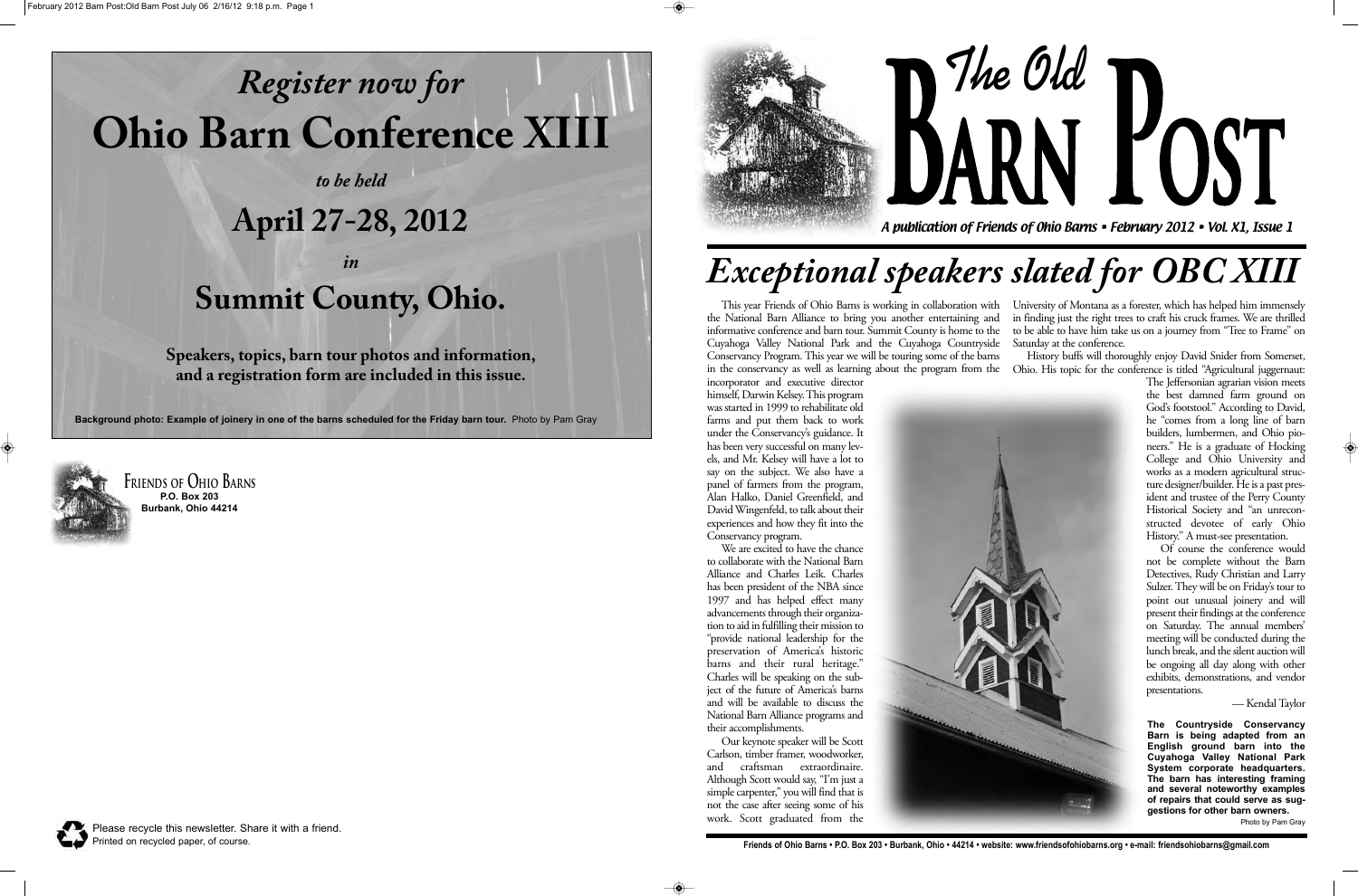for the new year, and the hopes for brighter days.

I appreciate the positives of winter … the hibernation of plant and some animal life, the chance to reflect and plan

> As I've said before, change is a constant for all of us. Friends of Ohio Barns has seen its share of changes in the last 12 years. Most have been positive or at least hopeful. It is with that thought I

look forward to a good 2012 for FOB.

Friends will collaborate with the National Barn Alliance this year on our barn conference. The NBA is pursuing the goal of being the national liaison between preservation organizations and statewide barn groups. They are doing a splendid job of embracing the social media as a means to get the word out about all things barns.

We look forward to continued partnerships with the NBA and other statewide barn organizations.

We are also looking for more local heroes to suggest an area of the state for this year's fall picnic and next year's conference, as well as lead the volunteer effort to make it happen!

Our 2012 barn conference promises to be one of the best yet! Local heroes Denny and Judy Hendershot plus Jim and Kendal Taylor have been working feverishly putting together a remarkable barn tour and conference in the beautiful Cuyahoga Valley National Park.

We will all get a chance to learn of a most unique program there called the Countryside Conservancy Initiative. Begun in 1999, the goals of the program are to sustain the agricultural heritage of the valley and preserve the remaining agricultural land and buildings by rehabilitating and revitalizing many of the old farms that once operated there. This ambitious partnership between the non-profit CCI and the CVNP enables farmers to lease park land and practice economically viable and environmentally friendly agricultural growth.

#### *We're busy as ever* Membership renewal **time is here!**

We are working on a new logo for the organization one that will add name recognition and help promote the cause. We are hoping for a conference unveiling!

We also do this in the hopes that you consider re-joining us by renewing your membership with Friends of Ohio Barns. Your membership helps us maintain valuable programs such as the barn survey, our junior barn detective evaluation, the kids' minibarn raising, and most important all the educational and awareness programs that arm enthusiasts with information and aid in their preservation efforts.

Those of you who are interested in doing a county barn survey, now is the time to let us know, as it takes a fair amount of leg work to get an effort rolling. We have had great success in Wayne County recently and look forward to another county stepping up.

Finally, please remember to consider contributing to the FOB endowment fund. Once we reach our goal of \$10,000, we will deposit the money with the Columbus Foundation's Power Philanthropy. There it will have a chance to grow and better serve us to help serve you and your preservation efforts. Check our website for more information and ways to donate.

Stay warm, and hope to see you in the spring!

| <b>Friends of Ohio Barns</b><br><b>Board of Directors</b>                                                |                                                                                                                          |                                                                                                                                         |
|----------------------------------------------------------------------------------------------------------|--------------------------------------------------------------------------------------------------------------------------|-----------------------------------------------------------------------------------------------------------------------------------------|
| President<br>Ric Beck                                                                                    | Morrow County                                                                                                            | $(614)$ 738-4302                                                                                                                        |
| Vice President <sup>®</sup><br>Dan Troth                                                                 | Delaware County                                                                                                          | $(740)$ 549-1774                                                                                                                        |
| Secretary<br>Sarah Woodall                                                                               | <b>Trumbull County</b>                                                                                                   | $(330) 856 - 9053$                                                                                                                      |
| Treasurer<br>Laura Saeger<br>National Par                                                                | GUYB<br>Guyahoga VWayne County                                                                                           | $(330)$ 624-7282                                                                                                                        |
| Newsletter<br>Tom O'Grady                                                                                | Athens County                                                                                                            | Lake<br>Rockwell<br>$(740)$ 593-7552                                                                                                    |
| <b>Board Members</b><br>Gary Clower<br>Pamela Whitney Gray<br>Paul Knoebel<br>Larry Sulzer<br>Jim Howard | Trumbull County<br><b>Knox County</b><br>Stark County®<br>Res.<br><b>Summit County</b><br><b>Wayne County</b><br>COLINIA | $(330)$ 394-2613<br>(740) 263-1369<br>Mogadore<br>(330) 882-5027<br>$(330)$ 657-2135<br>Wingfoot Lak<br>$(330)$ 465-5662<br>STARY COUNT |

*Random Thoughts Ric Beck Friends of Ohio Barns president*

 $\bullet$ 

Each year we are excited to send out our Ohio Barn Conference newsletter to all our past members. We do so to invite all Ohio stewards of our magnificent barns to see more excellent examples of barns in the state and be better informed of what is being done by Friends of Ohio Barns and our current members to help preserve Ohio's barn heritage.

So please consider renewing your membership! Check out our web site for costs and our secure online payment method. Thanks, and we look forward to seeing you in April!

#### **Friends board member elections**

Friends of Ohio Barns will once again be seeking candidates to fill board positions of members whose terms are expiring. There are three open positions.

Responsibilities include participating in the annual barn conference, attending board meetings and conference calls, and representing Friends at festivals and events with the satisfaction of knowing that you are doing something to help save a part of Ohio's rich agricultural heritage.

If you are interested in a board position, please send a short biography with your goals and ideas to Friends of Ohio Barns, P.O. Box 203, Burbank, Ohio 44214, or e-mail friendsohiobarns@gmail.com. Remember, new blood brings fresh ideas and keeps the organization alive with promise!

Let me tell you about my experience with setting up a barn con-a short list we had the board members view in October and ference. Last year at the end of our conference I was talking to some November. The final choices included a giant three-storey barn (the of the board members and asked, "Where will the next conference be?" The answer was, "We haven't decided yet." Here's the part where I say, "We could do it in the Cuyahoga Valley National Park area." And we're off! "Oh, wow!"), two raised English barns, a modified Wisconsin dairy barn, and an adaptive re-use barn used as an educational tool and CSA operation. We also included The Boston Store from the National Park, which serves as a visitor center with canal artifacts and history.

That's how it started, and about a year later I am just now finishing up. It has been great fun and an awfully rewarding experience that consumed a lot if time and effort not only on my part, but on my wife Judy's, as well as her cousin Kendal and her husband Jim Taylor. Oh, did I forget to mention that I volunteered them too? Surprise! We called ourselves "The Search Committee." We had no experience doing something like this before, so we just We also had to come up with a lunch stop and catering for the bus tour, which is no small task. This part was the work of Judy and Kendal. They viewed several sights and came up with a gem. The Church in the Valley is centrally located on the tour and has a really neat history (go to their web site and find out about the "Angel of the Valley"). Lunch catering was also selected with care. Friends recommended a caterer, and that ended up being it.

The list was extensive and a great help. That led us to others, and we visited lots of them, so between Darwin and Nancy we found most of what we were looking for. Dan, Nancy's husband, also gave us some solid leads that led us to some very interesting people. All of the folks we met greeted us with enthusiasm and appreciation that we were working on bringing our group here. We were always met this way, even if we determined that a particular barn wouldn't work for one reason or another. The response was always positive.

started working away without a plan or guideline. Hey, nobody said I was smart! Anyway, I figured the best place to start would be the conference site, so I got out the phone book and went to work. After some dead ends I got hold of Dave Johnson of the Clarion Inn Hudson and presented that to the board. Clarion won. Dave came up with a plan including food service that is just the best. He also gave me good advice on the "how to" of doing this. People will help if you ask. Step one done. Now here is the fun part for a barn enthusiast. THE TOUR. Easy, huh? Not! We are working on a couple of interpreters to ride along on the buses to give some interesting history between stops. At the Brown/Bender barn we will get a park interpreter to give us some history there as well. Step two done. Looks easy? Not so fast. There are literally dozens of hours and lots of miles involved. There are several dozen people to talk to and layers of coordination with a bunch of groups and our board. I tried to keep them informed as I went, and there are a lot of e-mails—just ask them. I hope in the not-too-distant future to write some guidelines to help the next conference leader avoid stumbling along as we have. In the mean-

Jim and I figured we would just drive around and talk to people, and that would be that. Well, in the first place the Coyahoga Valley National Park is HUGE, and second the park is surrounded by cities and townships. Finding the right person was critical. I first contacted Darwin Kelsey of the Countryside Conservancy to get his okay to seek out the farmers in his group. Then Jim and I stumbled onto Nancy Fay in conversations with some of them. Both kept me going for days when I was about to give up. Nancy Fay owns The Bake Shop in Ghent. So Jim and I stopped in one morning. We lucked out. Nancy provided us with a list of barns and her picks for solid leads in Bath. She also owns a barn that has been in her family for generations. time, whoever is the next in line can call me and I will help as I can. We lined up some of the speakers as well, and will continue to work right up to the date making this conference the best we can make it. The four of us have had a great time doing this job and have met great people and learned a huge amount about an area we have all lived in most of our lives. In the end I hope you all enjoy Friends of Ohio Barns Conference Xlll and Barn Tour as much as we have preparing it. — Denny & Judy Hendershot, Jim & Kendal Taylor

Jim and I traveled the back roads and highways from one E end of the Valley to the other looking for that "Oh, wow!" barn and just couldn't seem to find it. As Judy and I were driving one evening, we stumbled across a very unusual reuse, a Buddhist temple that had been a barn at one time. It took us a long time, and again Nancy Fay was the key, but we got inside, and what a treat. It didn't make the cut, but we enjoyed the experience. We saw some other re-use barns in Photo by Denny Hendershot the area, including a theater and several homes, but again, for **Participants in Friday's barn tour will get to see the fruits of the barn** one reason or another, they didn't make it. Several things **planners' labors, including the Bender Barn, the highlight of this year's** come into play when determining what makes it and what **tour. This 1886 three-storey multiple trussed barn has an interior wood** doesn't, like what can be seen structurally, the ability to get to **silo, a unique U-shaped turnaround in the central drive bay, and a gran**the barn, parking, and the willingness of the owner to allow **ary in the middle. The barn was to be restored to become a conference** a hundred people to walk through their barn, or home in **center, but the funding dried up. A park spokesperson in period costume** some cases. **will tell of the barn's history. Because of uncompleted renovations, we** Jim and I and our wives all worked hard to come up with **will view this structure in small groups.** 



### **Barn Conference 101: A crash course**

On the first true snowy, wintery day of 2012, I sit here writing with spring on my mind.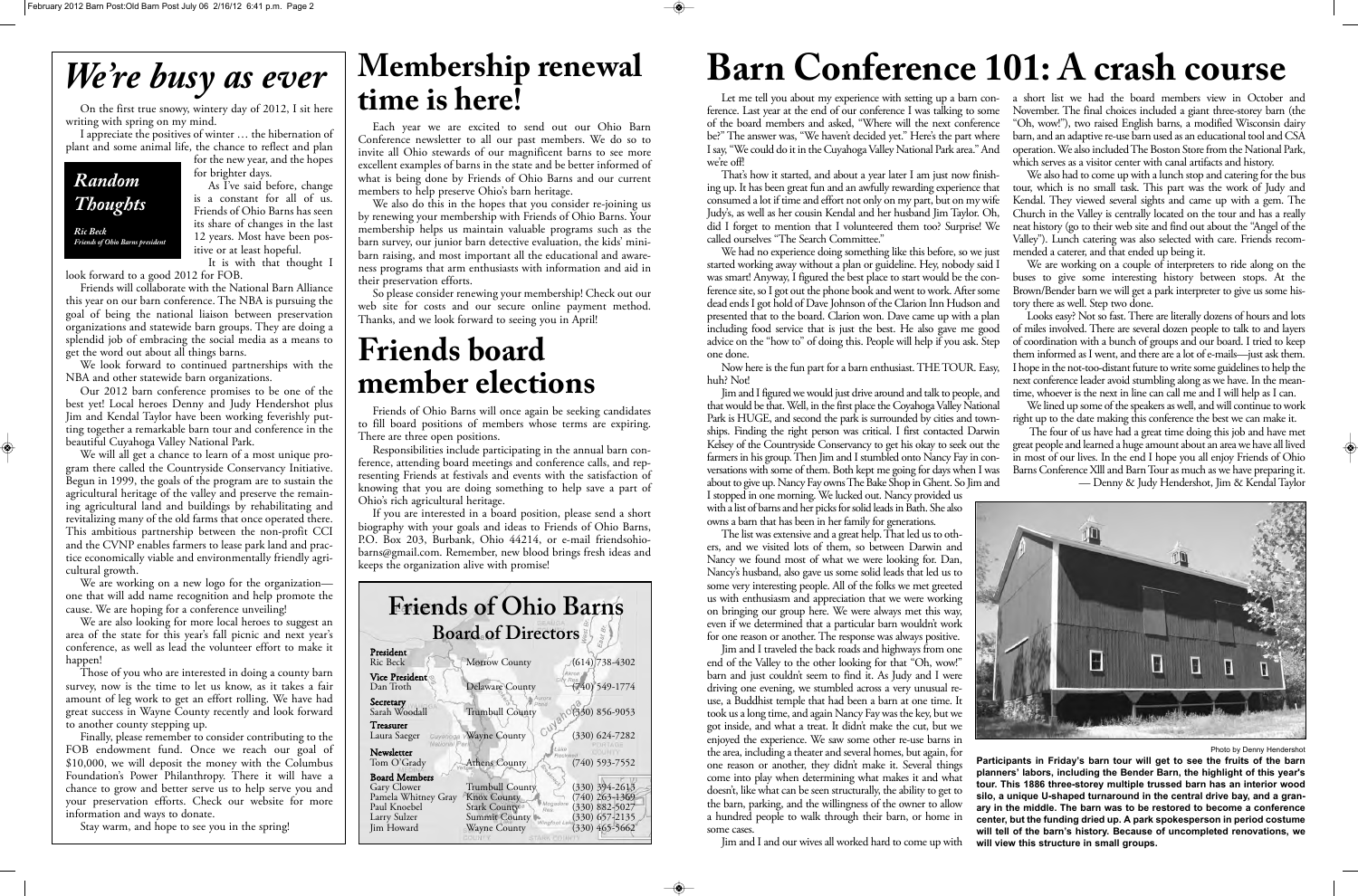#### **Update your address book!**

**Please note that Friends of Ohio Barns' old e-mail address ending in aol.com is no longer in service. Though this is not a recent change, some people are still using this address, which no longer exists. Please update Friends' e-mail address in your address book to friendsohiobarns@ gmail.com. Thank you!**

The 2012 Ohio Barn Tour will visit half a dozen sites in Summit County and the Cuyahoga Valley. The all-day tour will take place on Friday and will include a lunch stop at the "Church in the Valley" along the way. The tour includes a stop at the canal locks and the Boston Store, built in the 1830s along the Ohio and Erie Canal.

Barns on the tour include a number of New England barns, as would be expected up in Ohio's Connecticut Western Reserve. Some are built into a bank and at least one was raised onto a basement after many years in service as a ground barn. One of the banked barns appears to have Pennsylvania German influence with its posted forebay. Tour attendees will be treated to some interesting and unique timber frame joinery inside some of these old structures.





Photo by Pam Gray

**The Dan and Nancy Fay farm in Yellow Creek typifies homesteads in this area. The barn is representative of area ground barns with one little twist. It has been moved and had a basement put underneath it. Of note are the framing differences in the old and new structures. Nancy Fay is a member of the Bath Business Association and Historical Society.** 



Photo by Pam Gray

**The Crown Point Eco Center (above) is an interesting 40-by-80 foot gabled barn built circa 1900. Circular sawn materials make up its unique double square wooden interior silos. Originally for storage, this barn is a great example of adaptive re-use. It functions in its new life as a CSA facility with many volunteers helping to raise and sell a variety of produce.**

We hope you can contribute an item or twosomething handmade, collectible, store bought, or something interesting you've found in your travels. The more you bring and the better the items, the more exciting the auction gets!

If you can't find anything to bring, at least come prepared to make someone else bid a little higher before walking off with a treasure!

> **Left: The Canal Corners Farmers' Market, built circa 1905, is a gambrel-roofed 40-by-108-foot Wisconsin style dairy barn. Mill cut, this frame allegedly was shipped from Tennessee. It too has some interesting joinery, namely some double framed posting in the drive bay walls. Its new life is as a weekend farmers' market to sell local produce and wares.**

# **Barn tour explores Summit County**

Image from U.S. Park Service



**A small cluster of canal village buildings, the Canal Locks Boston Store Visitor Center has a great display of canal history with murals, artifacts, tools, and a partial canal boat showing the timber framing that made them.**





**Image along the Ohio-Erie Canal in the Cuyahoga Valley. James A. Garfield, born and raised in the Western Reserve, took a job in his youth steering boats on the Ohio Canal.** 

*"The distribution of settlers in the Ohio Country, and too the appearance of barn types and other expressions of culture in the rural landscape, was controlled by a number of factors, not the least of which were existing pioneer routeways that focused on the Ohio River and Lake Erie, certain land claims or purchases by individuals, companies, or states allocating land for specific migrant groups, and cultural affinity or the desire of settlers to move toward areas where like-minded people were located."* 

*— Hubert Wilhelm, Professor emeritus of settlement and Ohio geography at Ohio University*

## **Donate to the silent auction!**

Part of the fun we have each year during the Ohio Barn Conference is, of course, the silent auction. FOB encourages everyone to bring silent auction items for the Saturday event. The proceeds help us offset the costs of the conference and still provide you, the members, with a quality program.



**See the interior of this barn close-up during this year's barn tour.**